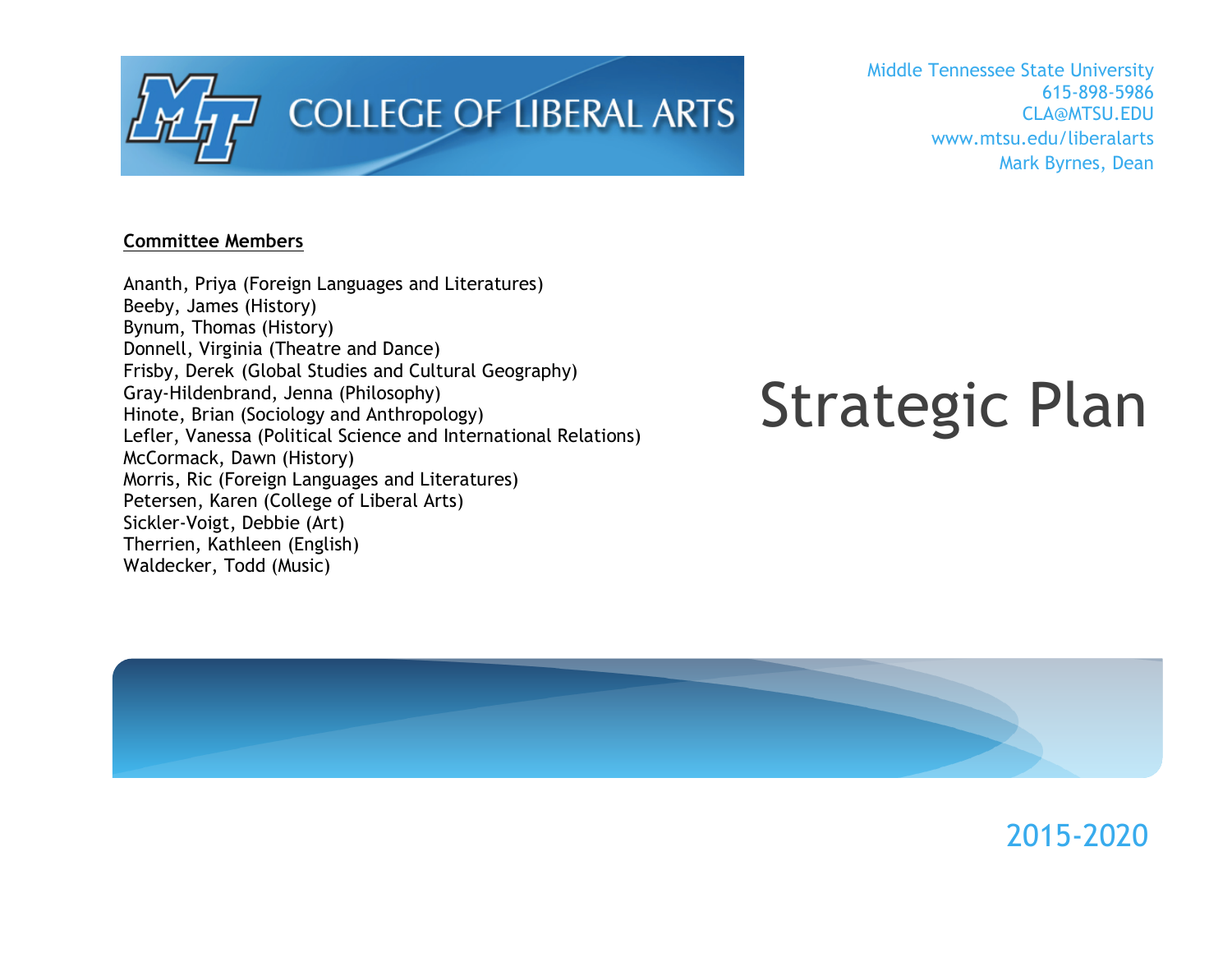

#### **Executive Summary**

Liberal arts disciplines face considerable challenges nationally, including questions about the value of a liberal arts education. In an effort to respond to national and local challenges, enhance the existing strengths of the College, and identify potential initiatives to benefit our students, faculty, and staff, the College began a strategic planning process in August 2014. After conducting a SWOT (Strengths, Weaknesses, Opportunities, and Threats) analysis and guided by the core mission of the College, we addressed four themes: Enhancing Student Success, Promoting Faculty Development, Advocating for the Liberal Arts, and Building Community. The goals and objectives included in the plan grew out of the discussion of those themes.

#### **Mission Statement**

Liberal arts disciplines form the intellectual foundation of the university. Fully aware of the paramount importance of the skills taught in the liberal arts, the College seeks to inculcate students with a strong sense of responsibility and belonging to their local and global communities. Through the General Education curriculum, the College provides for the intellectual development of all students. By creating a robust scholarly environment, our major and minor programs equip students to be lifelong learners and good citizens. Supported by a caring staff, our diverse, engaged faculty members strive for excellence in teaching, research and creative activity, and service. Helping students thrive both inside and outside the classroom remains central to our mission.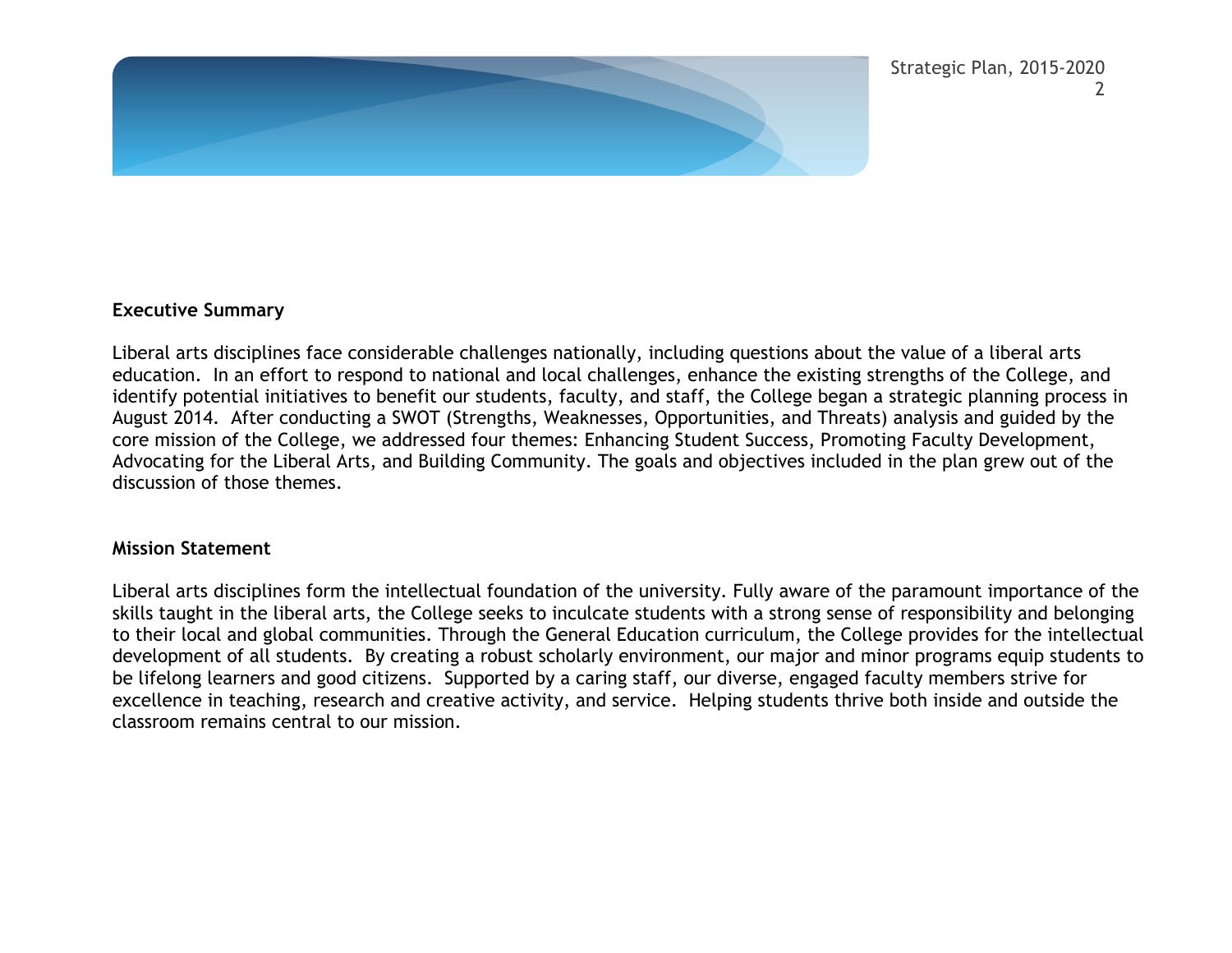

## **Theme: Enhancing Student Success**

**Goal 1: Enhance the curricular and co-curricular experience of current students.**

| Objective                                                                                                 | <b>Action Items</b>                                                                                                                                       | Responsible<br><b>Parties</b>                                      | Assessment                                               |
|-----------------------------------------------------------------------------------------------------------|-----------------------------------------------------------------------------------------------------------------------------------------------------------|--------------------------------------------------------------------|----------------------------------------------------------|
| Improve the instructional<br>experience for all students in<br>Liberal Arts.                              | Advocate for access to multi-media<br>instructional technology in all CLA<br>classrooms.                                                                  | Dean.<br>Associate Dean                                            | % of CLA classrooms with Master Classroom<br>technology. |
|                                                                                                           | Continue voluntary course redesign<br>initiative.                                                                                                         | Chairs, Faculty                                                    | % of General Education courses redesigned.               |
| Continue to improve the<br>advising experience for<br>students.                                           | Facilitate high-quality faculty and college<br>advising, including faculty training and<br>regular communication between faculty and<br>college advisors. | Advising<br>Manager,<br>Chairs,<br>Associate Dean                  | Student advising survey satisfaction rate.               |
|                                                                                                           | Encourage all faculty advisors to use the EAB<br>platform.                                                                                                | Advising<br>Manager,<br>Associate<br>Dean,<br>Department<br>Chairs | % of faculty advisors using EAB.                         |
| Build common areas for<br>students to work with one<br>another and with faculty<br>outside the classroom. | Advocate for more informal learning spaces<br>closer to CLA departments.                                                                                  | Dean.<br>Associate Dean                                            | # of CLA informal learning spaces created.               |
| Create a mechanism for<br>obtaining feedback from<br>students.                                            | Establish a student advisory council.                                                                                                                     | Associate Dean                                                     | Achieved by end of AY 15-16.                             |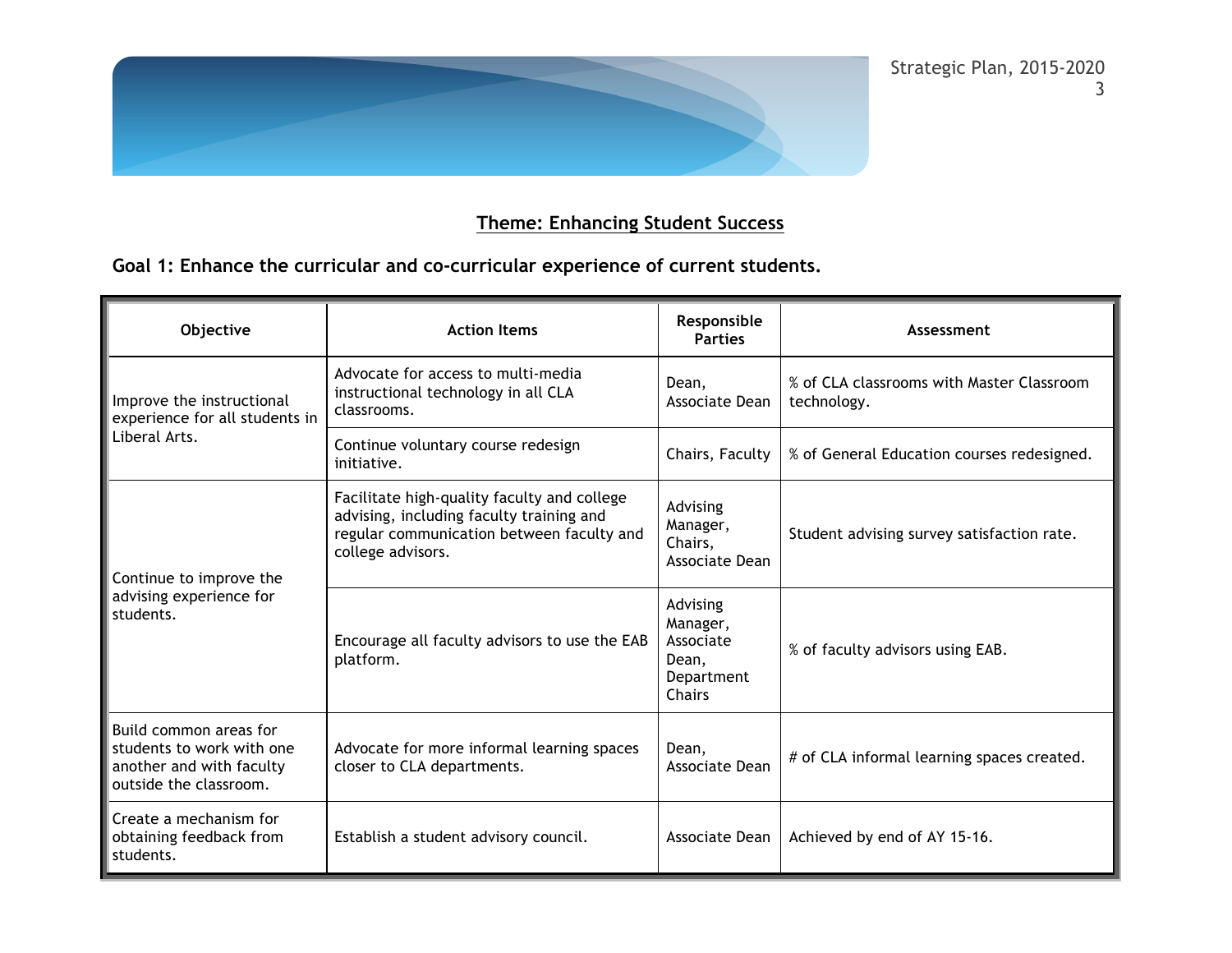

| Objective                                                                            | <b>Action Items</b>                                                                                                                           | Responsible<br><b>Parties</b>                                    | Assessment                                                                                                                  |
|--------------------------------------------------------------------------------------|-----------------------------------------------------------------------------------------------------------------------------------------------|------------------------------------------------------------------|-----------------------------------------------------------------------------------------------------------------------------|
| Develop interdisciplinary<br>projects and programs with<br>STEM-related disciplines. | Establish a committee to identify, develop,<br>and coordinate interdisciplinary<br>opportunities with a STEM and<br>Humanities/Arts focus.    | Associate<br>Dean, Chairs                                        | # of interdisciplinary courses offered.<br>Value of interdisciplinary grants received by<br>CLA faculty (as PIs or co-PIs). |
|                                                                                      | Develop interdisciplinary courses and/or<br>programs that include STEM and<br>Humanities/Arts.                                                | Associate<br>Dean,<br>Committee,<br>Faculty                      |                                                                                                                             |
|                                                                                      | Create an internal grant competition for<br>projects that bridge STEM and<br>Humanities/Arts and include faculty and<br>student participants. | Committee,<br>Dean                                               |                                                                                                                             |
| Increase global competency<br>of CLA students.                                       | Increase participation in study abroad.                                                                                                       | Dean, Chairs,<br>Faculty                                         | % of CLA students participating in and % of<br>CLA faculty leading study abroad courses.                                    |
| Increase the quantity and<br>quality of internships<br>available to CLA students.    | Identify and recruit new internship partners.                                                                                                 | Faculty<br>Coordinator,<br>Associate<br>Dean, Chairs             |                                                                                                                             |
|                                                                                      | Increase financial support for internships.                                                                                                   | Faculty<br>Coordinator,<br>Development<br>Officer, Dean          | % of students participating in internships.                                                                                 |
|                                                                                      | Highlight available internships on CLA<br>website.                                                                                            | Faculty<br>Coordinator,<br>Associate<br>Dean, Chairs,<br>Faculty |                                                                                                                             |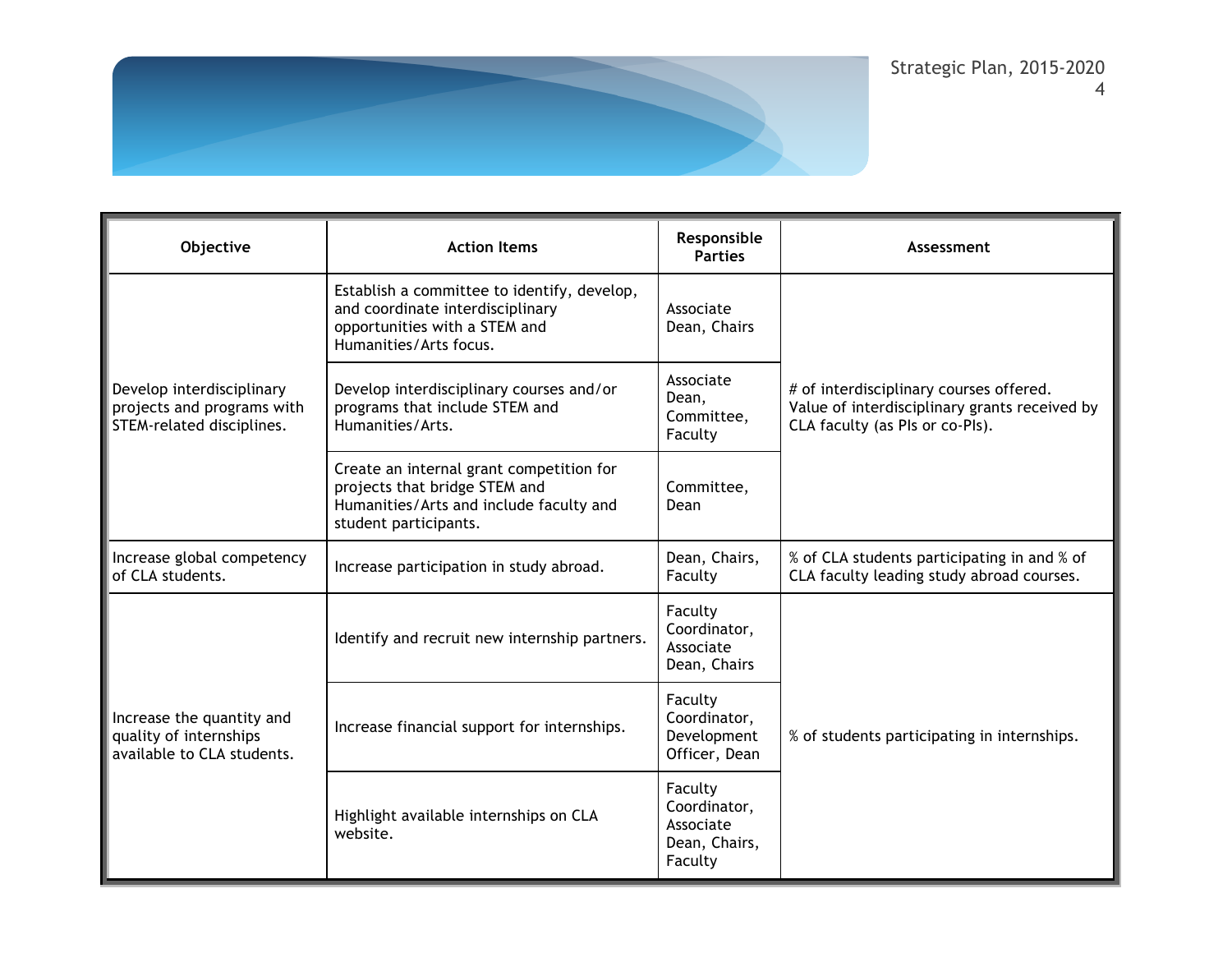

# **Theme: Promoting Faculty Development**

**Goal 2: Increase professional development opportunities for faculty.**

| Objective                                                                                    | <b>Action Items</b>                                                                     | Responsible<br><b>Parties</b>                  | Assessment                                            |
|----------------------------------------------------------------------------------------------|-----------------------------------------------------------------------------------------|------------------------------------------------|-------------------------------------------------------|
| Increase awareness of<br>external and internal<br>professional development<br>opportunities. | Create an inventory of faculty development<br>opportunities and funding on CLA website. | Dean's Staff                                   | Achieved by end of AY 15-16.                          |
| Increase opportunities for<br>contingent faculty.                                            | Establish a fund for professional<br>development for contingent faculty.                | Associate Dean                                 | Amount of funds earmarked for contingent<br>faculty.  |
| Create workshops to assist<br>faculty with professional<br>development.                      | Establish an annual T&P workshop for CLA.                                               | Associate Dean                                 | Phased rollout of workshops during planning<br>cycle. |
|                                                                                              | Establish an annual grant-writing workshop<br>for CLA.                                  | Associate Dean                                 |                                                       |
|                                                                                              | Add CLA specific events across the first year<br>of employment for new faculty.         | Dean,<br>Associate<br>Deans, Senior<br>Faculty |                                                       |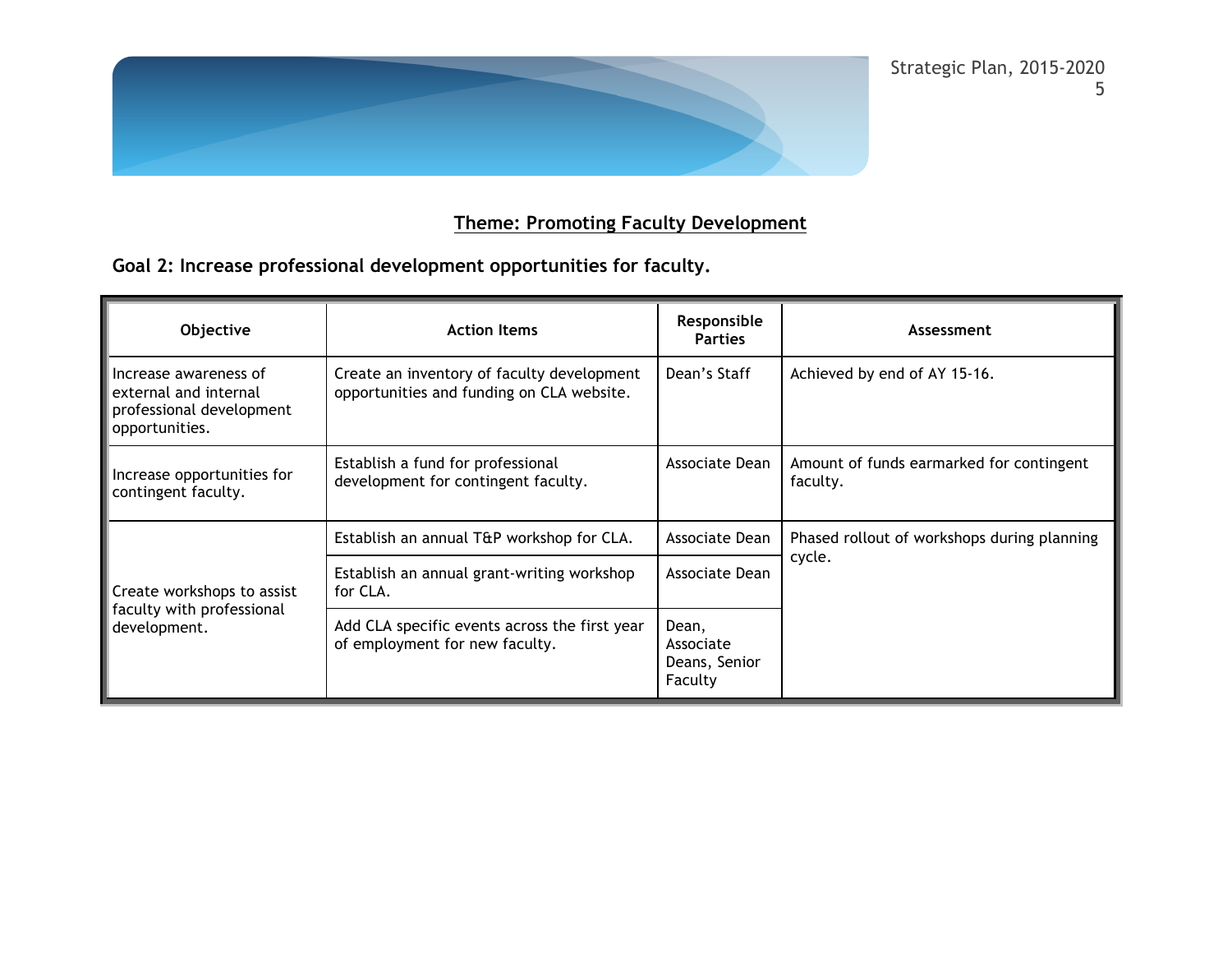

## **Theme: Advocating for the Liberal Arts**

**Goal 3: Increase enthusiasm for the liberal arts among prospective and current students in order to stabilize and grow enrollment in CLA programs and courses.**

| Objective                                                                                       | <b>Action Items</b>                                                                                                                                                  | Responsible<br><b>Parties</b>                     | Assessment                                                                                |
|-------------------------------------------------------------------------------------------------|----------------------------------------------------------------------------------------------------------------------------------------------------------------------|---------------------------------------------------|-------------------------------------------------------------------------------------------|
| Increase awareness of<br>current student and faculty<br>success.                                | Work with departments to spotlight student<br>achievements and co-curricular activities in<br>publications off campus, particularly<br>targeting potential students. | Events<br>Coordinator,<br>Departments,<br>Faculty | # of first time freshmen and transfer<br>students who select majors and minors in<br>CLA. |
|                                                                                                 | Send CLA publications to local editors.                                                                                                                              | Events<br>Coordinator                             |                                                                                           |
|                                                                                                 | Encourage the CLA advisory board to invite<br>faculty and students to community events<br>and alert us to opportunities to "tell our<br>story."                      | Dean                                              |                                                                                           |
| Develop discipline-specific<br>recruiting initiatives to<br>attract transfer students.          | Facilitate discipline-specific links with local<br>community colleges.                                                                                               | Chairs and<br>Directors                           |                                                                                           |
| Improve recruitment of<br>students from critical<br>identity groups (e.g.,<br>minority groups). | Identify underrepresented groups and<br>provide appropriate recruiting materials.                                                                                    | Chairs and<br>Directors                           | IPEDS data on diversity of undergraduate<br>student cohort.                               |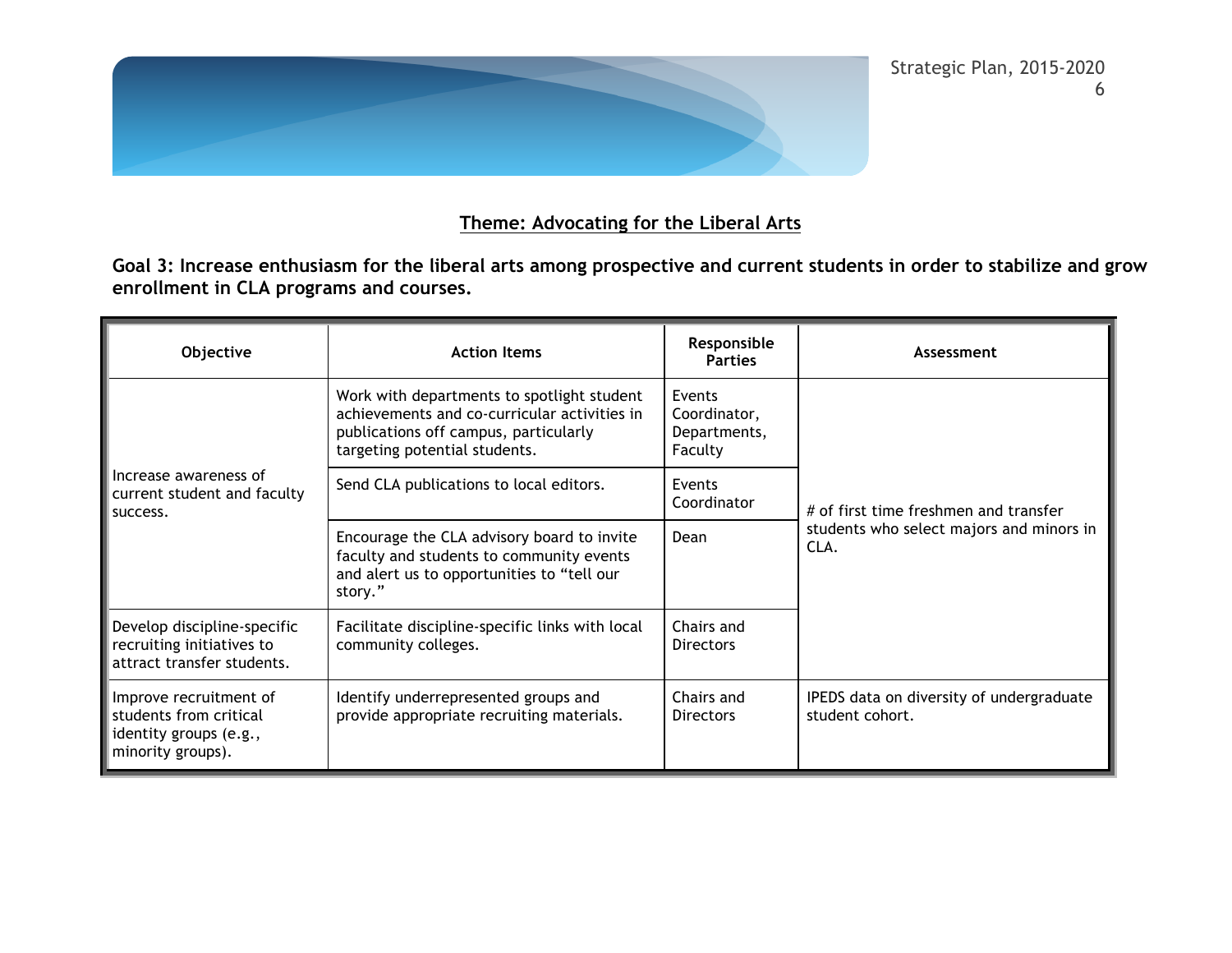

**Goal 4: Promote the value of a Liberal Arts education.**

| <b>Objective</b>                                                                                            | <b>Action Items</b>                                                                                                                                             | Responsible<br><b>Parties</b>                                            | Assessment                                                                                  |
|-------------------------------------------------------------------------------------------------------------|-----------------------------------------------------------------------------------------------------------------------------------------------------------------|--------------------------------------------------------------------------|---------------------------------------------------------------------------------------------|
| Demonstrate the value of<br>research and creative<br>activity in the Liberal Arts.                          | Encourage dissemination of research and<br>creative activity to broad audience beyond<br>the academy.                                                           | Chairs, Dean                                                             | # of articles in mainstream publications and<br>public talks/performances given by faculty. |
| Help all students understand<br>the purpose of General<br>Education in a way that is<br>meaningful to them. | Encourage General Education faculty to be<br>explicit in identification of the key learning<br>outcomes (knowledge and skills) in General<br>Education courses. | Chairs,<br>Directors,<br>Undergraduate<br>Curriculum<br><b>Directors</b> |                                                                                             |
|                                                                                                             | Provide all college advisors and faculty with<br>information about the knowledge and skills<br>gained in specific General Education courses<br>or blocks.       | Advising<br>Manager,<br>Associate Dean                                   | GSS survey responses related to general<br>education.                                       |
|                                                                                                             | Emphasize the importance of General<br>Education as a foundation for all education<br>at CUSTOMS and other advising events.                                     | Advisors, Dean                                                           |                                                                                             |